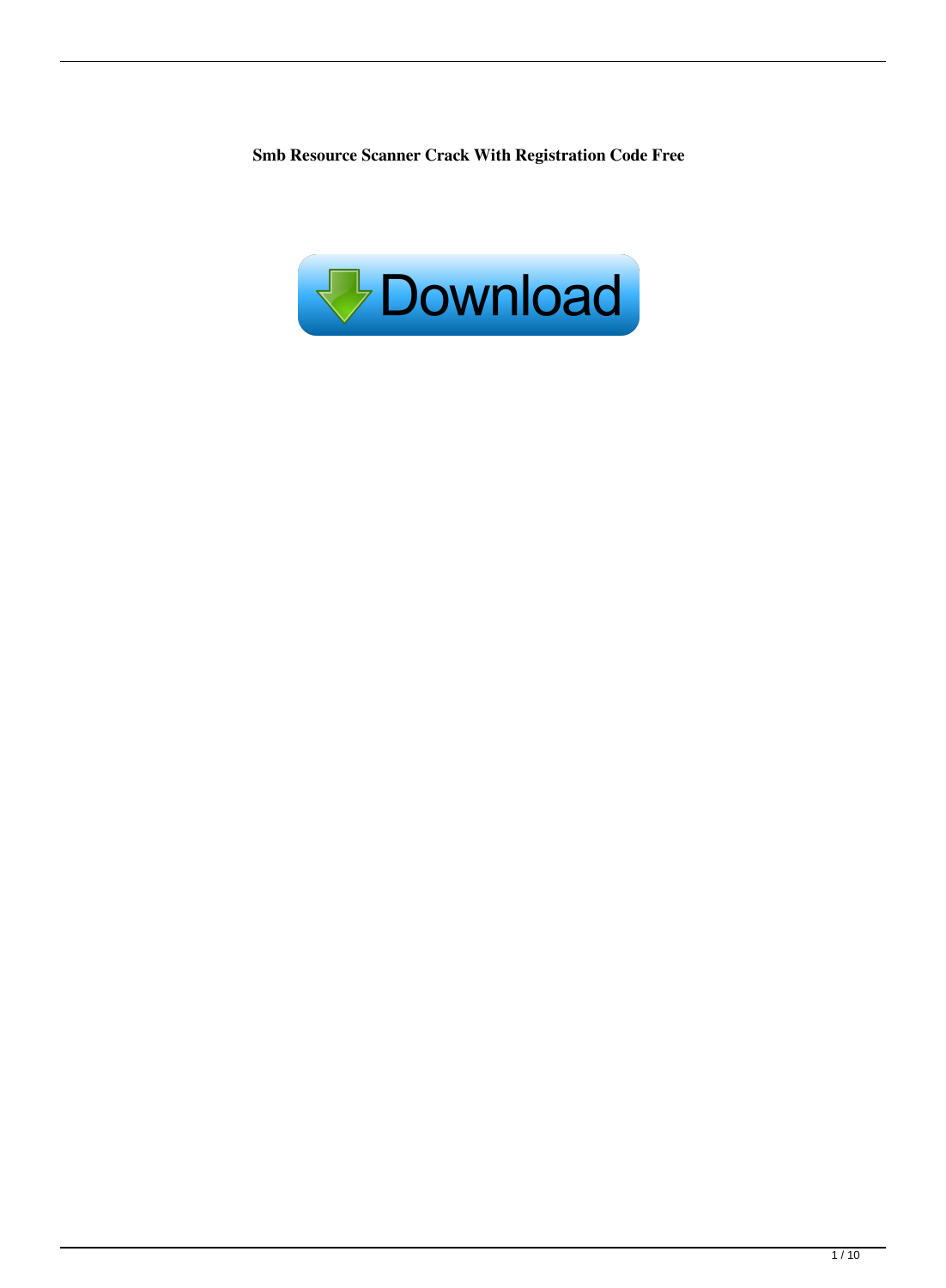=============== Smb Resource Scanner is an easy-touse application that will help you find open SMB shared resources. It checks computers only with open NBT ports, that allows you quickly scan large IP-ranges. Your IP scanner can now detect shared resources (SMB, FTP, HTTP, MySql, Oracle) on a network. With our new NBT engine, you can check quickly if a PC is open to a certain resource. We have added support for all standard SMB, FTP, HTTP, MySql, Oracle, Samba servers. Visit our website: Smb Resource Scanner Requirements:

================================== This application needs the following modules: \* libnet.dll \* netapi32.dll \* samba.dll \* smb.dll \* spoolss.dll \* snmp.dll \* wininet.dll \* libieee.dll Detection method can be: \* SNMP \* NBT \* Banner Grab Currently only SNMP support is provided. How to detect if a SMB Server is open:

==================================== NBT stands for Network-Based Traffic. It is used to detect open resources on a network. Simply put, NBT is a traffic analysis protocol that will help you detect open ports on a computer network. The NBT Engine is a software development kit that is able to analyze and detect network traffic. It was written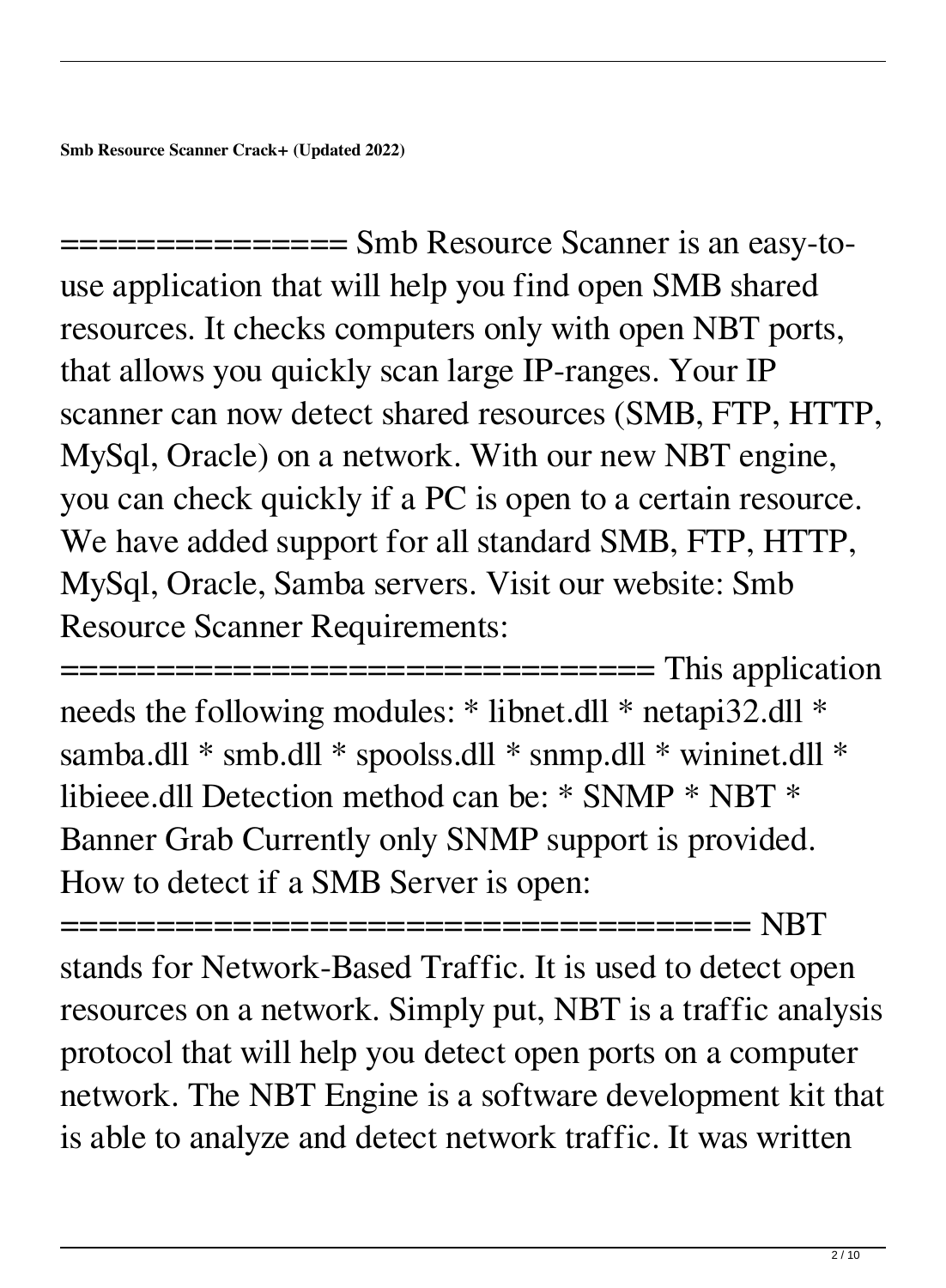by myself. There is no other way to check computers for open ports that do not use NBT. How to get NBT support: ======================= In order to use the NBT Engine, you need to download and install the latest source code from the Downloads section. You can compile the code yourself or simply download a precompiled version from our website. You can use a Windows 2000+ SDK to compile the source code. You can use a Windows 2003+ SDK to compile the source code. If you use a different SDK, you have to download and install the latest SDK from the Downloads section. When you compile the code you have to link with the following library's: libnet.dll libnetapi.dll samba.dll netapi32.dll spoolss.dll snmp.

**Smb Resource Scanner Crack+**

 $=$  $=$  $=$  $=$  $=$  $=$  $=$  $=$  $=$  $\frac{1}{2}$  This software will help you in the network scanning process. The software will periodically perform a MAC-Address -to- Port mapping scan to detect open SMB shared resources. This tool is easy to use and easy to understand. Features: ========== - Scanning for more than one port simultaneously. - Scanning in intervals. - Userfriendly interface. - Easy to use. - Super easy to use. Contact the author via the Q&A forum: System Requirements: ==================== - Windows XP, Windows Vista,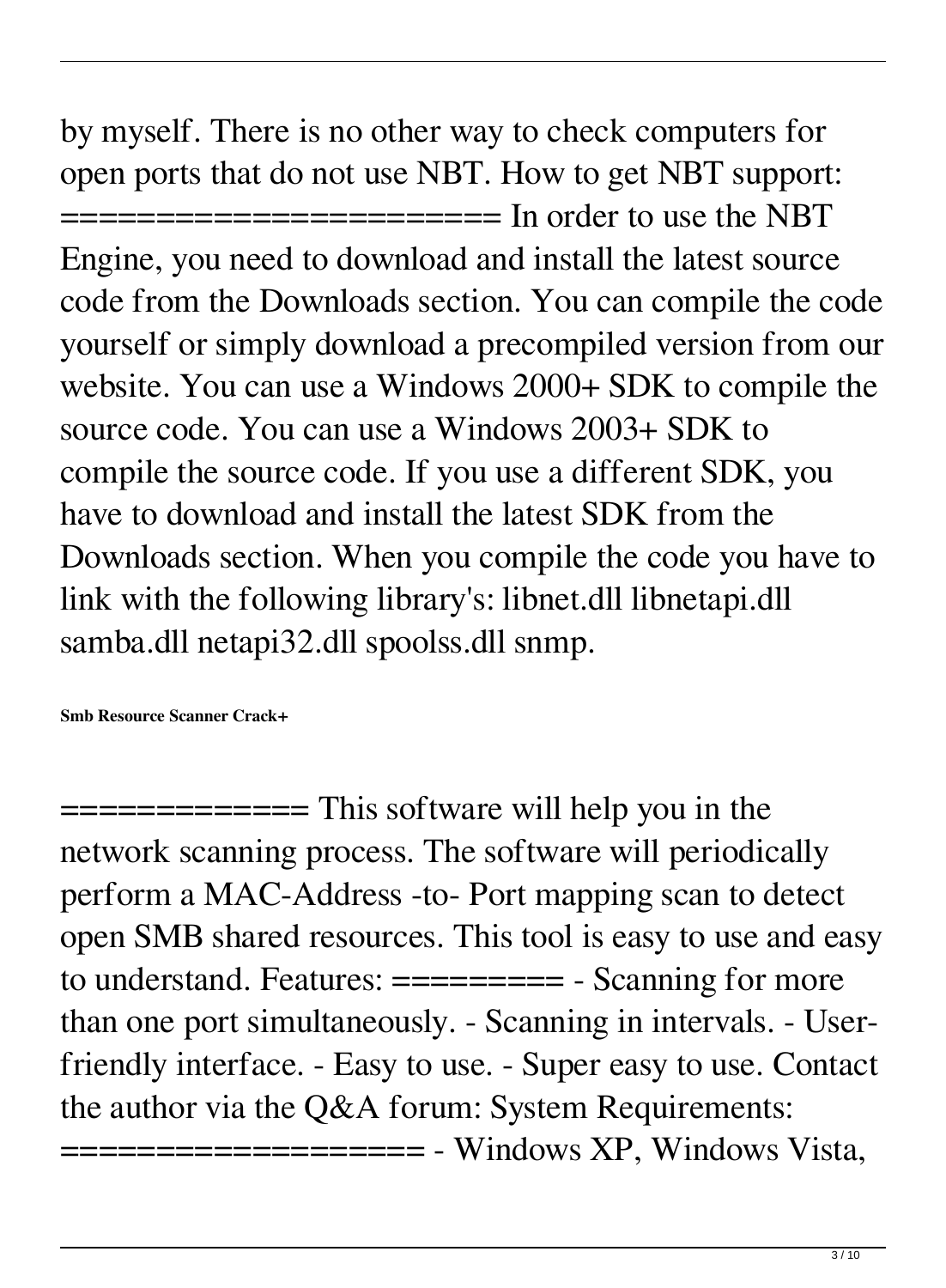Windows 7, Windows 8. - 2.0 GHz Intel Celeron/Pentium 4/AMD Athlon Processor. - 50 MB of RAM. - 1 GB hard drive space. - 50 MB available on the hard drive. Installation: ============= - You can download a free trial of this software. - You can freely explore the features of the software. - The free version of this software can be distributed without any limitation. - The free version of this software can be used for 30 days without registration. Legal Notice:  $=$  ============= - All copyrights, trademarks and proprietary rights are reserved by their respective owners. What's new in this version:

============================= - Search for NBT resources for remote IP addresses. - Added the possibility to perform scans with other IP ranges simultaneously. - Fixed a bug when scanning for NBT resources. - Fixed a bug when scanning with a port different from 21. - Fixed a bug when changing the port of the scan. - Improved the password protection of Windows shares. - Improved the MAC - Port pairing algorithm. - Added the possibility to disable Windows default access rights on Windows servers. - Fixed a bug when scanning with a port different from 21. - Fixed a bug when saving scanned information. - Fixed a bug when searching for resources. - Fixed a bug when saving scanned information. - Improved scanning speed. - Improved userfriendliness. - Improved the password protection of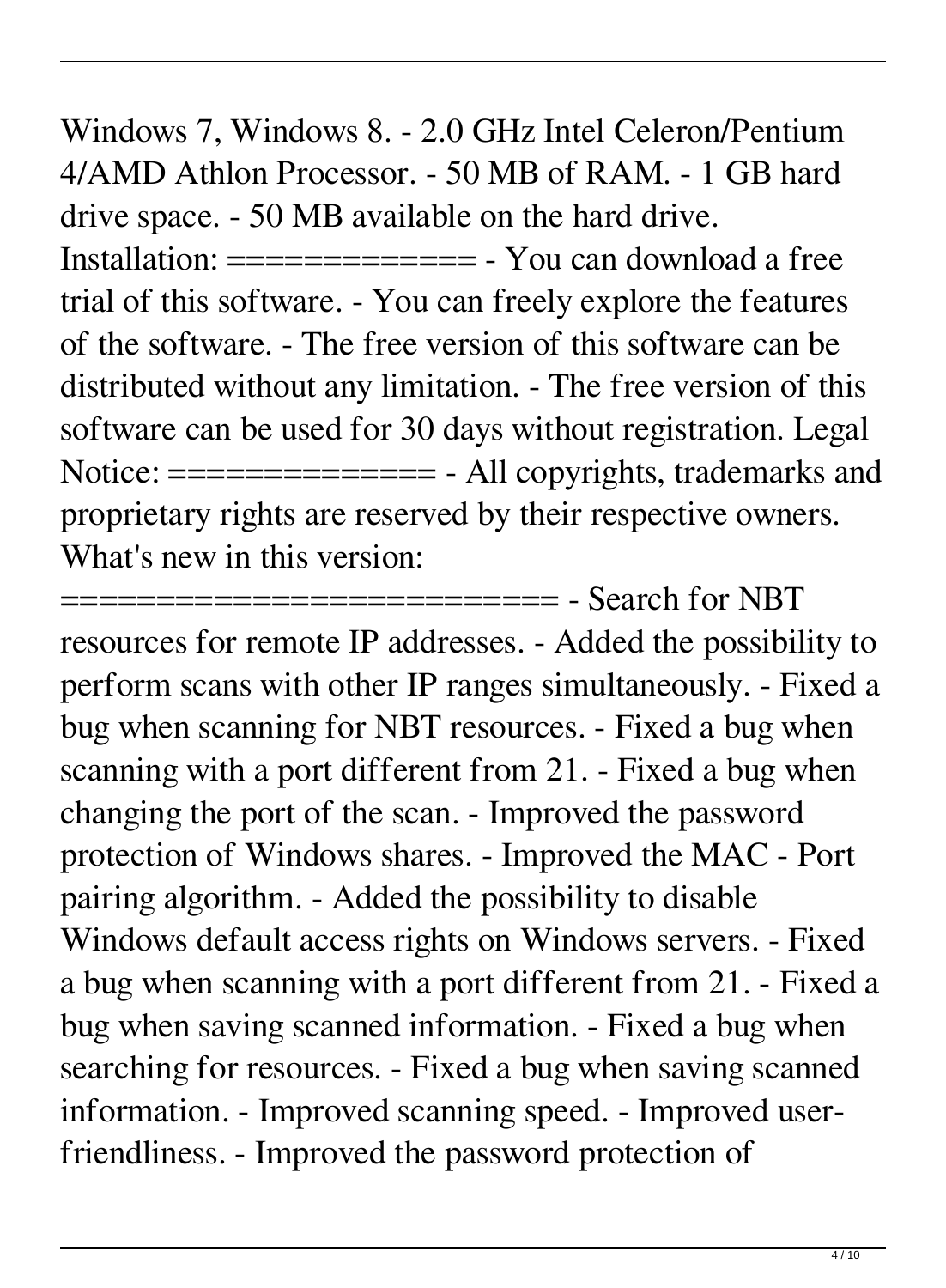Windows shares. - Improved the MAC - Port pairing algorithm. - Improved the Scan history. - Improved scanning speed. - Fixed a bug when searching for resources. - Fixed a bug when saving scanned information. - Improved the password protection of Windows shares. - Improved the MAC - Port pairing 77a5ca646e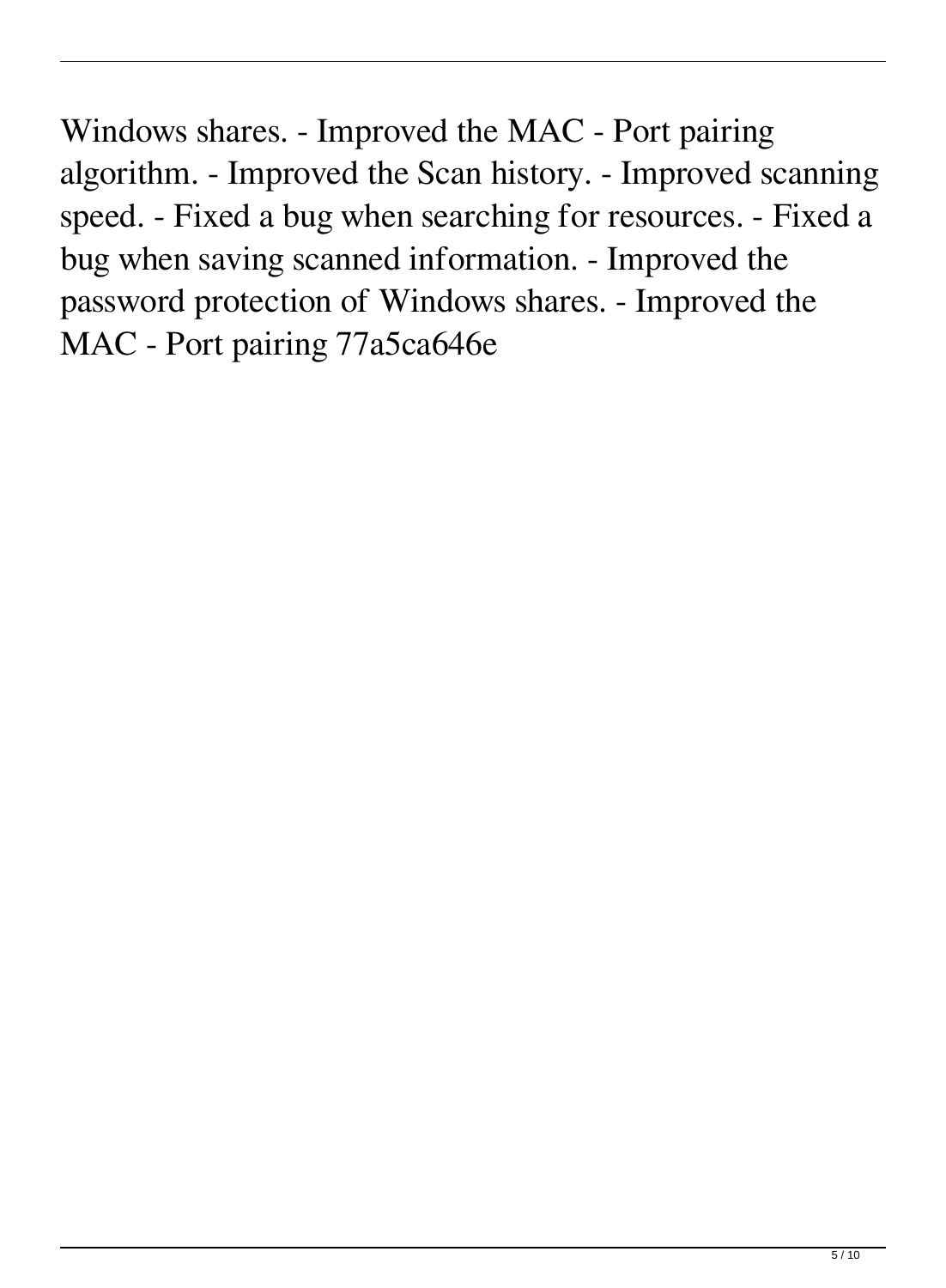-------- SmbResource Scanner is a simple program to check for open SMB shared resources. It checks computers only with open NBT ports, that allows you quickly scan large IPranges. It can check groups of computers. It allows you to scan one or more computers at once, so you can take a look at the resources of all of them. It keeps a log of what it found. It has an overview of all discovered open shares. You can specify what type of resource you want to scan for (netbios, printer, CIFS, etc). This means that if you want to scan for printer shares, you need to add "print" to the list of resource types. It also has some basic filters, such as ports and other filters. It will keep an overview of what resources it finds (shares, printer, NFS, IP-Address, etc). Features: -------- \* Checks computers only with open NBT ports, that allows you quickly scan large IP-ranges. \* Checks computers with network names and IP-addresses, so you can scan even computers without internet access. \* Quick scan of 100-1000 computers at once \* Log of what it found \* Detailed overview of all discovered open shares \* Basic filters \* Scan multiple computers (can check all computers at once) \* Group-Scan (can check computers in a group) \* Port filters, such as 80, 139, 445 \* IP filtering: IPv4, IPv6 \*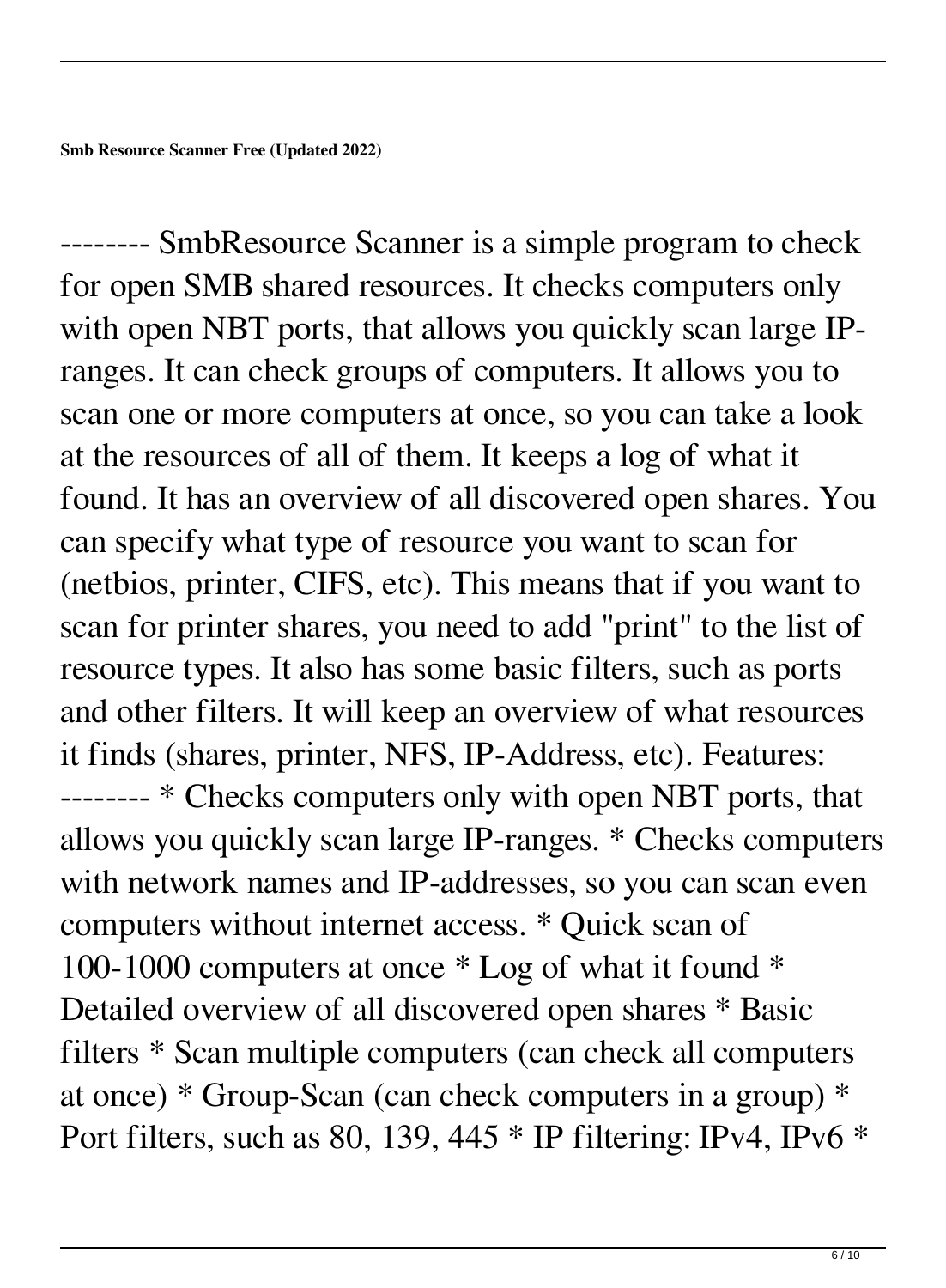Specify what type of resources to scan for (netbios, printer, CIFS, etc) \* Specify what type of resource you want to scan for (printer, printer2, netbios, etc) \* Scan a specific computer, IP-address or computer groups \* Scan multiple IPaddresses (can check both LANs) \* Scan a range of IPaddresses (can check both LANs) \* Scan a range of IPaddresses (can check both LANs) \* Scan a range of IPaddresses (can check both LANs) \* Scan a range of IPaddresses (can check both LANs) \* List of IP-addresses that contain "SMB" or "SMB2" protocols \* List of IP-addresses that contain "SMB" or "SMB2" protocols \* List of IPaddresses that contain "

**What's New In Smb Resource Scanner?**

Smb Resource Scanner is an easy-to-use application that will help you find open SMB shared resources. It checks computers only with open NBT ports, that allows you quickly scan large IP-ranges. It takes advantage of Windows Server 2008+ Active Directory and DNS to find open SMB ports and share names. It supports both Windows and Linux hosts. The software is made with users in mind. So it does not display the list of discovered resource names and passwords. It only displays open ports, which let you know whether the discovered resources are safe or not. The list of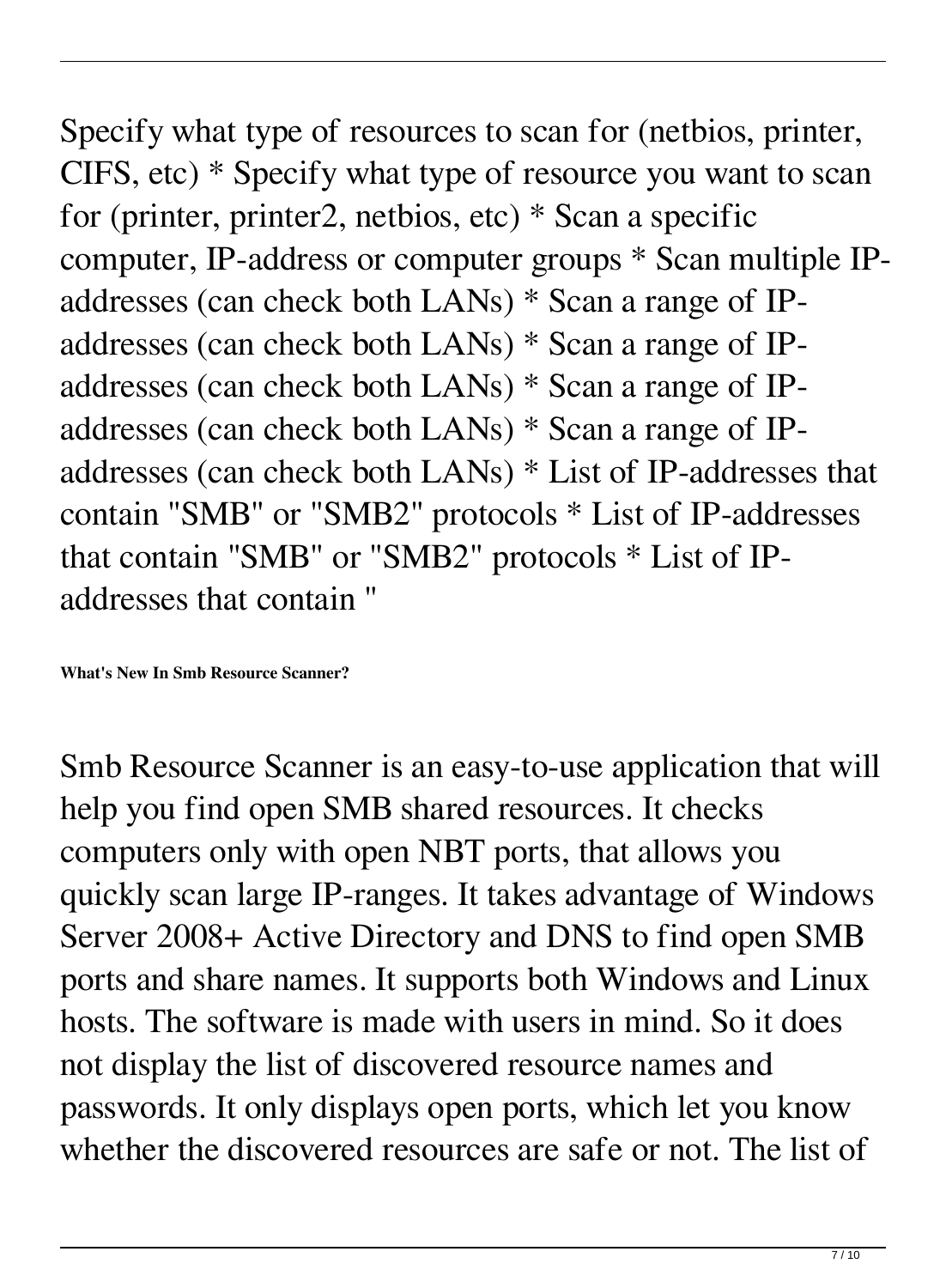discovered resource names and passwords is stored locally and never sent over the network. It does not communicate with any other devices and helps prevent the risk of being monitored by network administrators. The user interface is designed for usability. It has a clean layout. The main window has the left pane listing discovered resources and the right one showing the discovered port numbers. You can scan only some IP ranges, check Windows and Linux hosts, use a proxy, as well as filter host list by name, IP or URL. It supports Windows and Linux hosts. It takes advantage of Windows Server 2008+ Active Directory and DNS to find open SMB ports and share names. You can choose the port range to be scanned (25, 139, 445, 139 or 445) and determine whether to scan only open SMB resources or not. You can also choose whether to list discovered names and passwords or not. The software is made with users in mind. So it does not display the list of discovered resource names and passwords. It only displays open ports, which let you know whether the discovered resources are safe or not. The list of discovered resource names and passwords is stored locally and never sent over the network. It does not communicate with any other devices and helps prevent the risk of being monitored by network administrators. - Support both local and remote resource scans.- Ability to scan both windows and Linux hosts.- You can specify the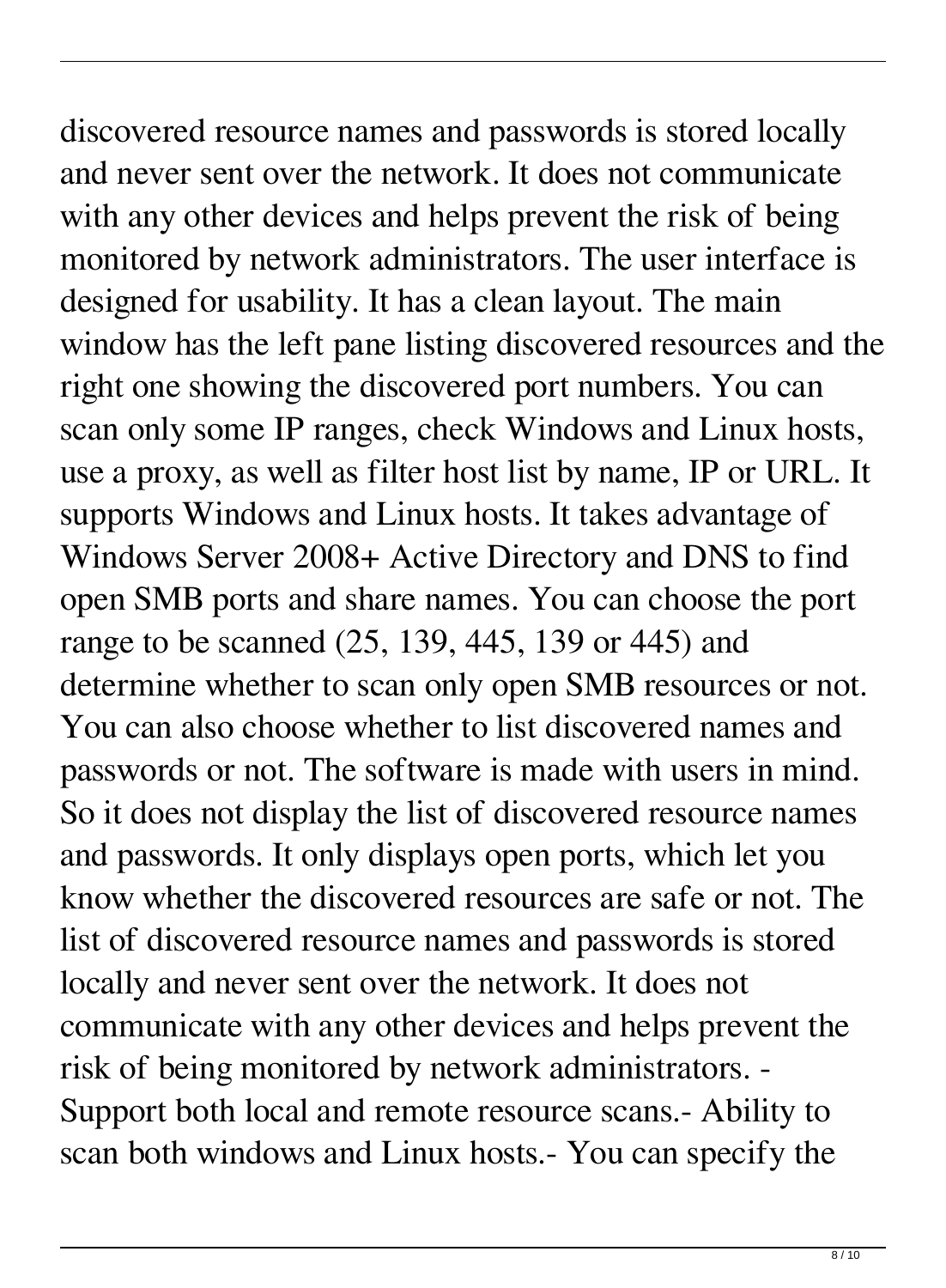number of hosts you want to scan.- Ability to specify an IP range to be scanned.- Choose between local or remote resource scans.- Specify a proxy server.- Use a proxy server.- Specify whether to list discovered names and passwords or not.- Filter host list by name, IP or URL.- Showing only Open ports, which let you know whether the discovered resources are safe or not.- Ability to delete resource names and passwords that are not safe after resource scan.- Displays a list of discovered resource names and passwords.- Ability to specify whether to save discovered resource names and passwords locally or not.- File location to save discovered resource names and passwords.- Automatic "Log on" options, if the selected resource requires access to NT-based authentication for resource access.- Support password change on the selected resource for all users, if the "Auto-log on" option was enabled.- Support for online resource scans